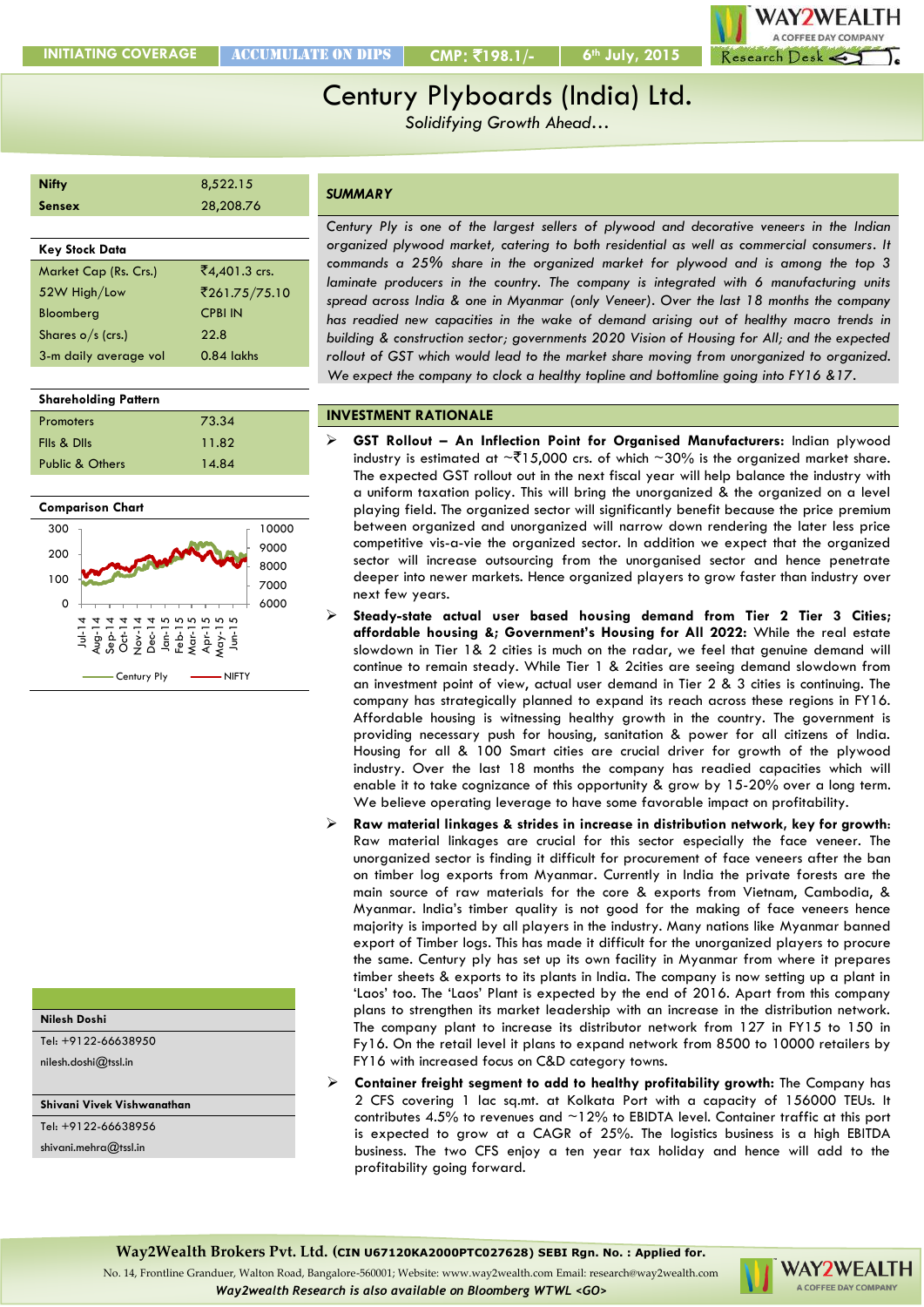

#### **COMPANY BACKGROUND**

Century Plyboards (India) Ltd. is one of the leading players of Plywood in India since 28 years; with PAN India presence and robust distribution network. It also stands among the top three laminate producers in India. *Plywood continues to be the main product for the company contributing 70% to revenue & 75% to the operating profit.*

Apart from Plywood and Laminates, it also has logistics segment with one of the largest and first privately owned Container Freight Station (CFS) in East India. The logistics business is a high EBITDA business with low risk.

The company is exploring new business ideas and has already entered into furniture trading and modular kitchen business since last 2 years. The company has six manufacturing units of Plywood, two CFS and one Laminate manufacturing unit in India. It has synergistic benefit by having same customer base for Plywood and Laminates.

# **Product Capacity Timber Peeling** 2,10,000 CBM **Plywood** 2,10,000 CBM Laminates 48,00,000 Sheets **Container Freight Stations** 1,60,000 TEUs

*Source: Company, Way2Wealth Research*

*Manufacturing Capacities*

## **REVENUE & EBITDA MIX**



**CENTURY PLY'S DISTRIBUTION STRATEGY & OBJECTIVES**

**Panel LOB Distributor / Wholeseller / Retailer Model Objectives:** •Increase range of selling •Increase penetration in C & D category towns **Decoratives LOB Distributor / Retailer Model Objectives:** •Increase distribution count •Increase retailers •Increase penetration in C & D category tow

**Way2Wealth Brokers Pvt. Ltd. (CIN U67120KA2000PTC027628) SEBI Rgn. No. : Applied for.**

WAY2WEALTH A COFFEE DAY COMPANY

No. 14, Frontline Granduer, Walton Road, Bangalore-560001; Website: www.way2wealth.com Email: research@way2wealth.com **2** | P a g e *Way2wealth Research is also available on Bloomberg WTWL <GO>*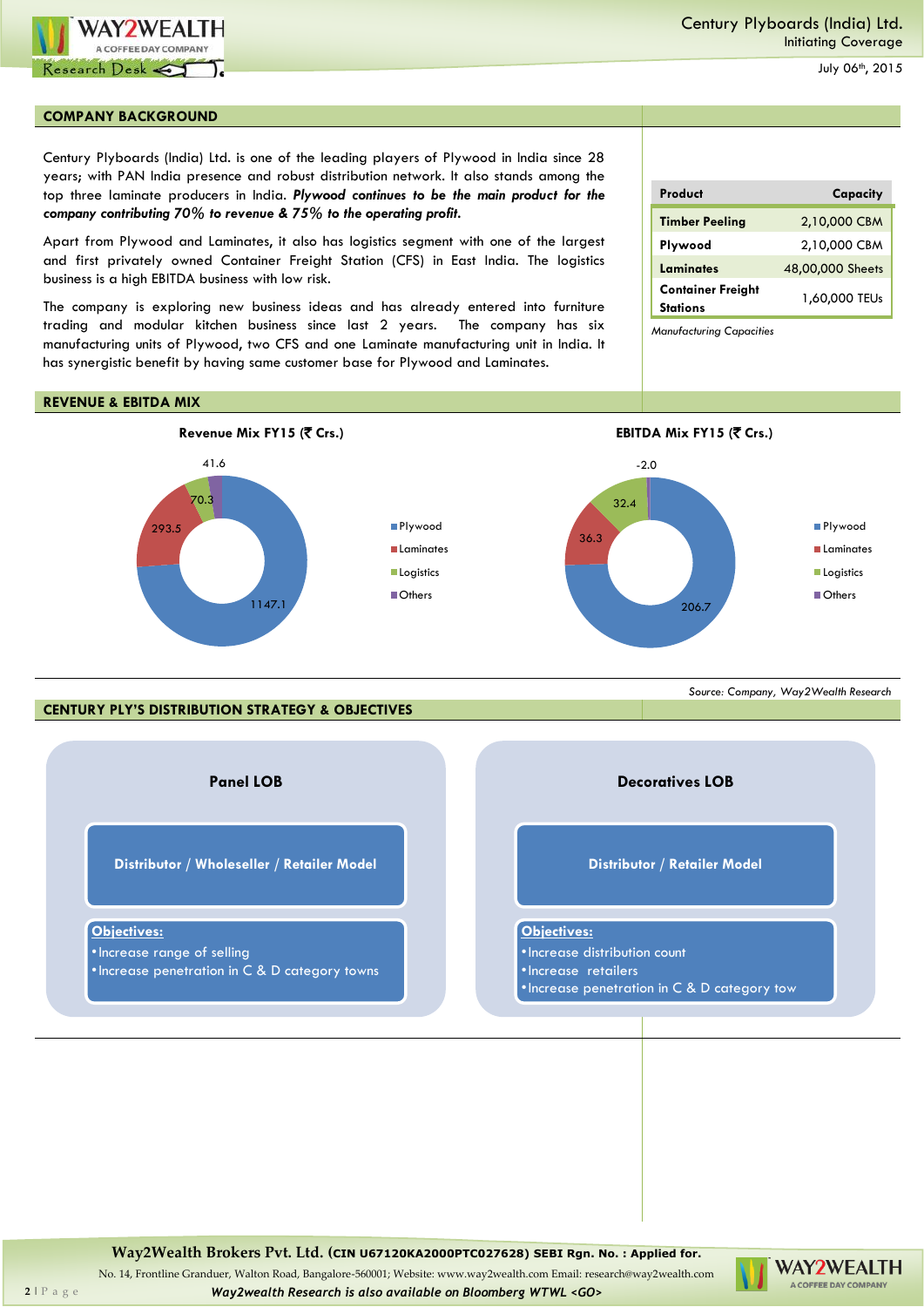

#### **KEY GROWTH DRIVER: HOUSING FOR ALL BY 2022**

- The government is providing necessary push for housing, sanitation & power for all citizens of India. Housing for all & 100 Smart cities are crucial driver for growth of the plywood industry. *The opportunity arising out of Housing for All by 2022 bodes well for building materials manufacturers. We believe Century Ply is well poised with new capacities & increased distribution reach to ride this wave and grow faster. Key highlights for this initiative is as follows:*
	- o **By 2022, India needs to develop about 11 cr housing units.** The current housing shortage in the country is  $\sim$  5.9 cr units. This will double by 2022 hence rendering a housing requirement of  $\sim$ 11 cr units.

| <b>Particulars</b>              | Urban<br>(Cr. units) | Rural<br>(Cr. units) | Total<br>(Cr. units) |
|---------------------------------|----------------------|----------------------|----------------------|
| <b>Current housing shortage</b> | 1.9                  | 4.0                  | 5.9                  |
| Required housing units by 2022  | $2.6 - 2.9$          | $2.3 - 2.5$          | $4.9 - 5.4$          |
| <b>Total need</b>               | $4.4 - 4.8$          | $6.3 - 6.5$          | $10.7 - 11.3$        |
|                                 |                      |                      | Source: KPMG         |

- o **Urban housing is to account for about 85 to 90% of the total investments**; the focus should be. *In urban housing, it is the affordable housing (houses for EWS/LIG households) which require attention on priority basis, as it alone would require about half of the total investments and 70 per cent of urban housing needs envisaged.*
- o **The government recently announced an interest subvention scheme for the economically weak sections & lower income group housing loans**. Under this scheme a 6.5% interest subsidy will be given on a 15 year loan for the LIG & EWS housing loan takers. **This is a step forward in government's commitment for Housing For All.**

## **URBAN HOUSING SHORTAGE 2012 ( Unit in Crs.)**



*Source: KPMG*

*Urban housing shortage largely comprises of EWS/LIG households suggesting that affordable housing development over the last several years was not adequate.*

*EWS : Economical Weaker Section LIG: Lower Income Group MIGL: Middle Income Group*

#### **RISKS**

- Delay in infra & housing investment by the government of India.
- $\triangleright$  Weaker than expected real estate demand.
- $\triangleright$  Weak monsoon to impact rural economy demand. The current rainfall though is privy to a normal onset of monsoon.
- Rupee weakness to increase import cost of raw material.

#### **VALUATIONS**

The macro-economic environment is currently full of skeptism. The real estate slowdown, the looming monsoon failure & the slowdown in consumer demand all translates into a braking of economic growth. Having said that the government's investment push for urban infrastructure & healthy demand for affordable housing do provide a cushion for growth for the plywood industry. Century ply is the leader in the organized plywood market commanding 25% market share. Over the last 12 to 18 months the company has readied new capacities in the wake of demand arising out of healthy macro trends in building & construction sector; governments 2020 Vision of Housing for All; and the expected rollout of GST which would lead to the sector moving from unorganized to organized. *We expect the company to clock a healthy topline and bottomline going into FY16. At the CMP of*  `*198.1/- the stock trades at ~26x it FY16 estimated EPS of* `*7.6/-. We advice investors to ACCUMULATE THE STOCK ON DIPS with medium to long term investment horizon.*

**Way2Wealth Brokers Pvt. Ltd. (CIN U67120KA2000PTC027628) SEBI Rgn. No. : Applied for.**

No. 14, Frontline Granduer, Walton Road, Bangalore-560001; Website: www.way2wealth.com Email: research@way2wealth.com



**3** | P a g e *Way2wealth Research is also available on Bloomberg WTWL <GO>*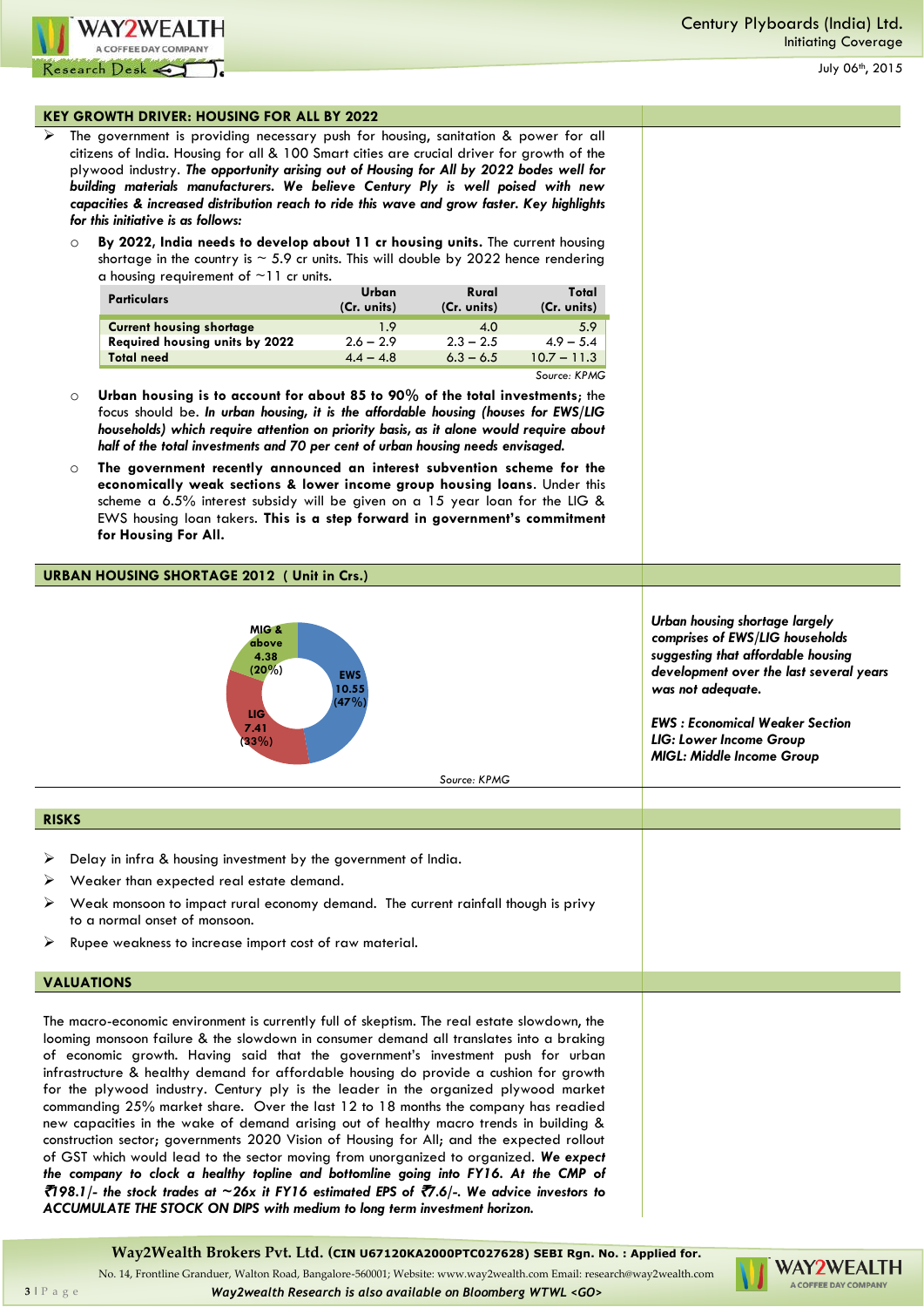

| <b>FINANCIALS</b> |  |  |
|-------------------|--|--|
|                   |  |  |

| <b>PROFIT &amp; LOSS ACCOUNT</b>             | <b>FY14</b> | <b>FY15</b> | <b>FY16E</b> |
|----------------------------------------------|-------------|-------------|--------------|
| <b>Net Revenue from Operations</b>           | 1,359.1     | 1,588.4     | 1,747.3      |
| Other Income                                 | 3.7         | 3.3         | 4.0          |
| <b>Total Revenue</b>                         | 1,362.8     | 1,591.7     | 1,751.3      |
| <b>Total Expenses</b>                        | 1,189.4     | 1,318.1     | 1,454.2      |
| <b>EBIDTA</b>                                | 169.7       | 270.3       | 297.0        |
| Depreciation and Amortisation                | 38.7        | 48.5        | 55.0         |
| Expense                                      |             |             |              |
| <b>EBIT</b>                                  | 134.7       | 225.1       | 246.0        |
| <b>Finance Cost</b>                          | 60.3        | 45.6        | 40.0         |
| <b>PBT</b> before Exceptional Items          | 74.3        | 179.6       | 206.0        |
| <b>Exceptional Items</b>                     |             |             |              |
| <b>PBT after Exceptional Items</b>           | 74.3        | 179.6       | 206.0        |
| Total Tax                                    | (0.5)       | 29.6        | 35.0         |
| Profit for the year before minority          | 63.3        | 150.0       | 171.0        |
| interest                                     |             |             |              |
| Minority Interest                            | 3.1         | 0.9         | 1.0          |
| Profit for the year                          | 60.2        | 149.1       | 170.0        |
| Add/(Less): Proportionate share of           | 0.1         | (0.1)       | (0.1)        |
| Profit/(Loss) in Associates                  |             |             |              |
| Less: Preference dividend for the            |             |             |              |
| year (including Tax on Dividend) ( $\bar{z}$ |             |             |              |
| in Lacs)                                     |             |             |              |
| <b>Profit After Tax</b>                      | 60.3        | 149.0       | 169.9        |
| <b>Earnings per equity share</b>             | 2.7         | 6.7         | 7.6          |
| <b>Growth Ratios</b>                         | <b>FY14</b> | <b>FY15</b> | <b>FY16E</b> |
| <b>Net Sales</b>                             | 14.4%       | 16.9%       | 10.0%        |
| EBIDTA                                       | 30.3%       | 59.3%       | 9.9%         |
| <b>PAT</b>                                   | 9.2%        | 147.2%      | 14.1%        |
| <b>Profitability Ratios</b>                  |             |             |              |
| <b>EBIDTA Margins</b>                        | 12.5%       | 17.0%       | 17.0%        |
| <b>EBIT Margins</b>                          | 9.9%        | 14.2%       | 14.1%        |
| <b>PBT Margins</b>                           |             |             |              |
|                                              | 5.5%        | 11.3%       | 11.8%        |
| <b>APAT Margins</b>                          | 4.4%        | 9.4%        | $9.7\%$      |
| <b>ROCE</b>                                  | 27.8%       | 46.9%       | 38.6%        |
| <b>RONW</b>                                  | 20.6%       | 38.3%       | 30.4%        |
| <b>Valuation Ratios</b>                      |             |             |              |
| BV                                           | 13.2        | 17.5        | 25.1         |
| <b>CEPS</b>                                  | 4.4         | 8.9         | 10.1         |
| EPS                                          | 2.7         | 6.7         | 7.6          |
| P/BV                                         | 15.0        | 11.3        | 7.9          |
| P/CEPS                                       | 44.5        | 22.3        | 19.6         |
| P/EPS                                        | 73.1        | 29.7        | 26.0         |
| EV/EBIDTA                                    | 28.5        | 17.7        | 16.4         |

|                                      |             |             | (₹ Cr.)      |
|--------------------------------------|-------------|-------------|--------------|
| <b>BALANCE SHEET</b>                 | <b>FY14</b> | <b>FY15</b> | <b>FY16E</b> |
| <b>EQUITY AND LIABILITIES</b>        |             |             |              |
| Shareholder's Funds                  | 293.1       | 389.4       | 559.3        |
| <b>Share Capital</b>                 | 22.3        | 22.3        | 22.3         |
| Reserves & Surplus                   | 270.8       | 367.1       | 537.0        |
| <b>Minority Interest</b>             | 11.4        | 5.5         | 8.0          |
| <b>Non Current Liabilities</b>       | 179.9       | 85.0        | 70.0         |
| <b>Long Term Borrowings</b>          | 177.7       | 81.4        | 66.0         |
| Deferred Tax Liabilities (Net)       | 0.4         | 0.8         | 1.0          |
| Other Long Term Liabilities          | 1.6         | 2.8         | 3.0          |
| Long Term Provisions                 |             |             |              |
| <b>Current Liabilities</b>           | 539.5       | 587.6       | 632.0        |
| Short Term Borrowings                | 349.9       | 386.3       | 412.0        |
| <b>Trade Payables</b>                | 75.0        | 62.2        | 78.0         |
| <b>Other Current Liabilities</b>     | 82.0        | 96.3        | 88.0         |
| <b>Short Term Provisions</b>         | 32.6        | 42.8        | 54.0         |
| <b>TOTAL</b>                         | 1,023.9     | 1,067.5     | 1,269.3      |
|                                      |             |             |              |
| <b>ASSETS</b>                        |             |             |              |
| <b>Non Current Assets</b>            | 407.5       | 350.7       | 408.2        |
| <b>Fixed Assets</b>                  | 340.4       | 278.2       | 388.2        |
| <b>Non Current Investments</b>       | 3.1         | 0.4         | 1.0          |
| Deferred Tax Assets (Net)            | 1.1         | 7.0         | 5.0          |
| Long term Loans and Advances         | 60.3        | 62.5        | 66.0         |
| Other Non Current Assets             | 2.6         | 2.6         | 2.7          |
| <b>Current Assets</b>                | 616.5       | 716.8       | 786.5        |
| Inventories                          | 302.9       | 332.2       | 357.0        |
| <b>Trade Receivables</b>             | 208.9       | 268.3       | 311.0        |
| Cash and Bank Balances               | 38.7        | 37.4        | 16.5         |
| <b>Short Term Loans and Advances</b> | 47.1        | 69.8        | 88.0         |
| <b>Other Current Assets</b>          | 18.9        | 9.0         | 14.0         |
| <b>TOTAL</b>                         | 1,023.9     | 1,067.5     | 1,269.3      |

**Way2Wealth Brokers Pvt. Ltd. (CIN U67120KA2000PTC027628) SEBI Rgn. No. : Applied for.**

No. 14, Frontline Granduer, Walton Road, Bangalore-560001; Website: www.way2wealth.com Email: research@way2wealth.com **4** | P a g e *Way2wealth Research is also available on Bloomberg WTWL <GO>*

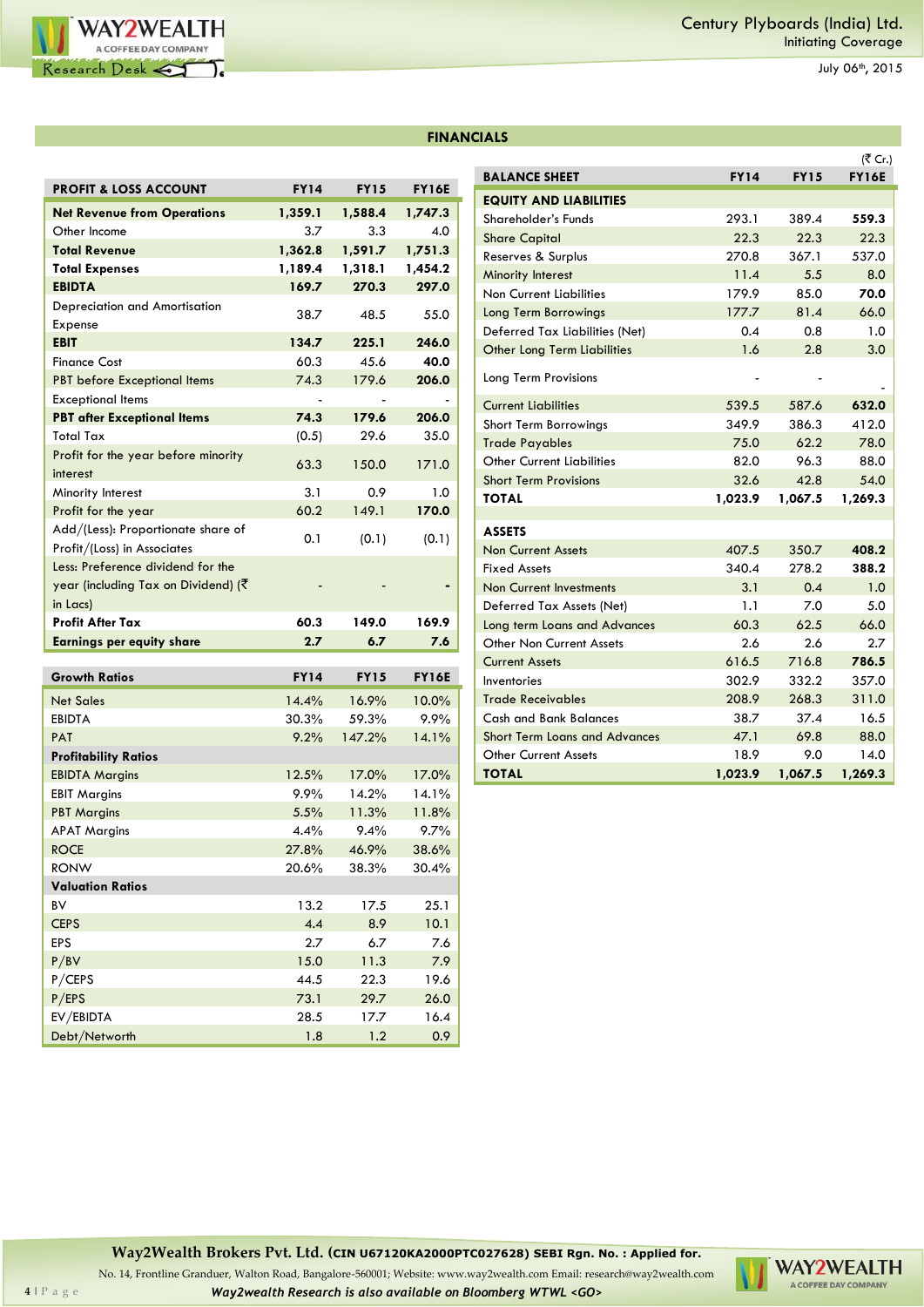

| Analyst                      | <b>Designation</b>              | <b>Sector</b>                       | <b>Email</b>                     | <b>Telephone</b> |
|------------------------------|---------------------------------|-------------------------------------|----------------------------------|------------------|
| Nilesh Doshi                 | President (Research)            |                                     | nilesh.dosh(@tsslin              | +9122-6633 8950  |
| <b>Mahesh Bendre</b>         | <b>AVP</b>                      | Capital Goods, Auto, Auto Ancillary | maheshbendre@way2wealth.com      | +9122-61468937   |
| Jaysheel Garg                | <b>AVP</b>                      | Power                               | jaisheelgarg@way2wealth.com      | +9122-61468921   |
| Shivani V. Vishwanathan      | Sr. Research Analyst            | <b>FMCG, Consumer Durables</b>      | shivani.mehra@tssl.in            | +9122-6663 8956  |
| Nisha Harchekar              | Sr. Research Analyst            | <b>Chemicals, Textiles</b>          | nishaharchekar@way2wealth.com    | +9122-6146 2952  |
| Ronak Morjaria               | Research Associate              |                                     | ronakd $@$ way2wealth.com        | +9122-6633 8959  |
| Vijay Gyanchandani           | Research Associate              |                                     | vijaygyanchandani@way2wealth.com | +9122-6633 8272  |
|                              |                                 |                                     |                                  |                  |
| <b>Institutional Sales</b>   | <b>Designation</b>              |                                     | <b>Email</b>                     | <b>Telephone</b> |
| Ramanjaneyulu BV             | Institutional Head - Sales      |                                     | raman $@$ way2wealth.com         | +9122-6146 2956  |
| Vinod Vijay Birla            | Senior Manager                  |                                     | vinodbirla@way2wealth.com        | +9122-4019 2998  |
| Bhavika Ravasia              | Senior Manager                  |                                     | bhavikaravasia@way2wealth.com    | +9122-4019 2995  |
|                              |                                 |                                     |                                  |                  |
| <b>Institutional Dealing</b> | <b>Designation</b>              |                                     | <b>Email</b>                     | <b>Telephone</b> |
| Ajay Prabhudesai             | <b>Assistant Vice President</b> |                                     | $q$ iay.prabhudesai $@$ tssl.in  | +9122-4027 8930  |
| Mitul Doshi                  | Senior Executive                |                                     | $mitul.dosh@t$ tssl.in           | +9122-4027 8932  |
| Gautam Vyas                  | Institutional Sales Trader      |                                     | gautam.vyas $@$ tssl.in          | +9122-4027 8934  |

**Team**

**Way2Wealth Brokers Pvt. Ltd. (CIN U67120KA2000PTC027628) SEBI Rgn. No. : Applied for.**

No. 14, Frontline Granduer, Walton Road, Bangalore-560001; Website: www.way2wealth.com Email: research@way2wealth.com **5** | P a g e *Way2wealth Research is also available on Bloomberg WTWL <GO>*